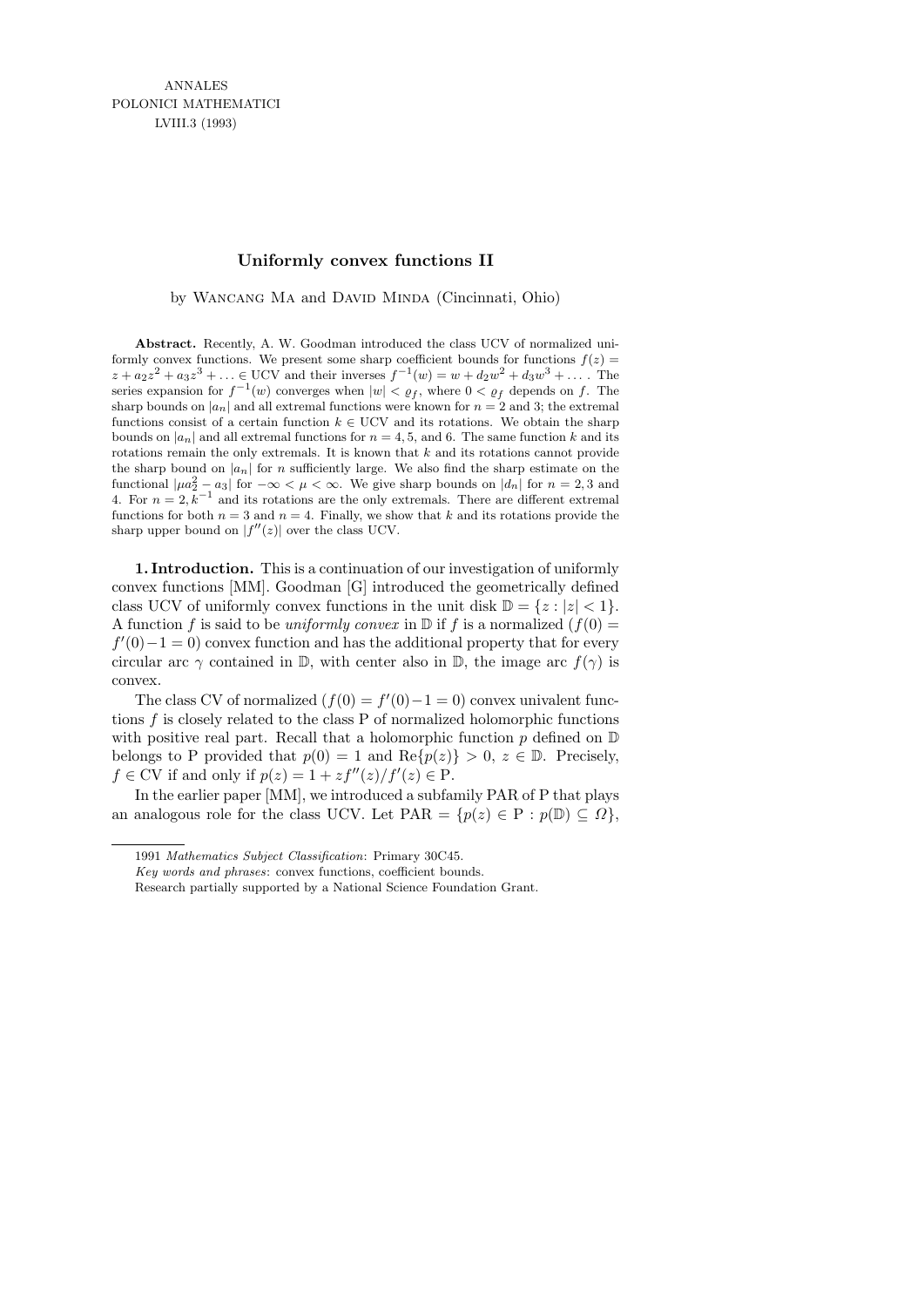where

$$
\Omega = \{w = u + iv : v^2 < 2u - 1\} = \{w : \text{Re}\,w > |w - 1|\}.
$$

The characterization that  $f \in \text{UCV}$  if and only if  $p(z) = 1 + z f''(z)/f'(z) \in$ PAR was proved independently by Ma and Minda [MM], and Rønning  $[R\phi_1]$ . This characterization enabled us to derive some subordination results for the class UCV, from which we derived sharp distortion, growth, rotation and covering theorems, and sharp bounds on the second and third coefficients as well as the sharp order of growth for the coefficients [MM]. In all of these cases, the function  $k$  given below is the sole extremal function up to rotations. The sharp bound on the second coefficient and an estimate for all coefficients were also discovered by Rønning  $[R\phi_1]$ . In  $[R\phi_2]$ , Rønning presented a convolution theorem related to UCV.

In [MM], we also defined holomorphic functions  $k_n(z)$  in  $\mathbb D$  by  $k_n(0) =$  $k'_n(0) - 1 = 0$  and

$$
1 + zk''_n(z) / k'_n(z) = q(z^{n-1}),
$$

where  $q(z)$  is a normalized Riemann mapping function from  $\mathbb D$  to  $\Omega$ . Explicitly,

$$
q(z) = 1 + \frac{2}{\pi^2} \left( \log \frac{1 + \sqrt{z}}{1 - \sqrt{z}} \right)^2 = 1 + \sum_{n=1}^{\infty} B_n z^n
$$

$$
= 1 + \frac{8}{\pi^2} \sum_{n=1}^{\infty} \left( \frac{1}{n} \sum_{k=0}^{n-1} \frac{1}{2k+1} \right) z^n.
$$

Clearly  $k_n(z) \in \text{UCV}$ . We write  $k_2(z)$  as  $k(z)$  and set  $k(z) = z + A_2 z^2 +$  $A_3 z^3 + \ldots$  . The function k cannot be extremal for the problem of maximizing the modulus of the *n*th coefficient of functions in UCV for  $n$  sufficiently large [MM].

In this paper, we first prove that  $k$  and its rotations are still extremal for the problem of maximizing the modulus of the nth coefficient of functions in UCV when  $n = 4, 5$  and 6. For the inverse function  $f^{-1}(w) = w + d_2w^2 +$  $d_3w^3 + \ldots$ , it is interesting to observe that extremal functions of  $|d_n|$  are  $k_n$  and its rotations when  $n = 2, 3$  and 4. Then we find the sharp estimate of the coefficient functional  $| \mu a_2^2 - a_3 |$ ,  $-\infty < \mu < \infty$ . Finally, in Section 4, we obtain the sharp upper bound on  $|f''(z)|$ .

**2. Preliminaries.** If  $f(z) = z + a_2z^2 + a_3z^3 + \ldots \in \text{UCV}$ , then there exists a function  $p(z) = 1 + b_1 z + b_2 z^2 + b_3 z^3 + ... \in \text{PAR}$  such that

$$
p(z) = 1 + zf''(z)/f'(z).
$$

Although the bounds  $|b_n| \leq B_1 = 8/\pi^2$   $(n = 1, 2, ...)$  [MM] are sharp for  $p(z) \in \text{PAR}$ , they do not yield sharp bounds for  $|a_n|$  when  $n \geq 3$ .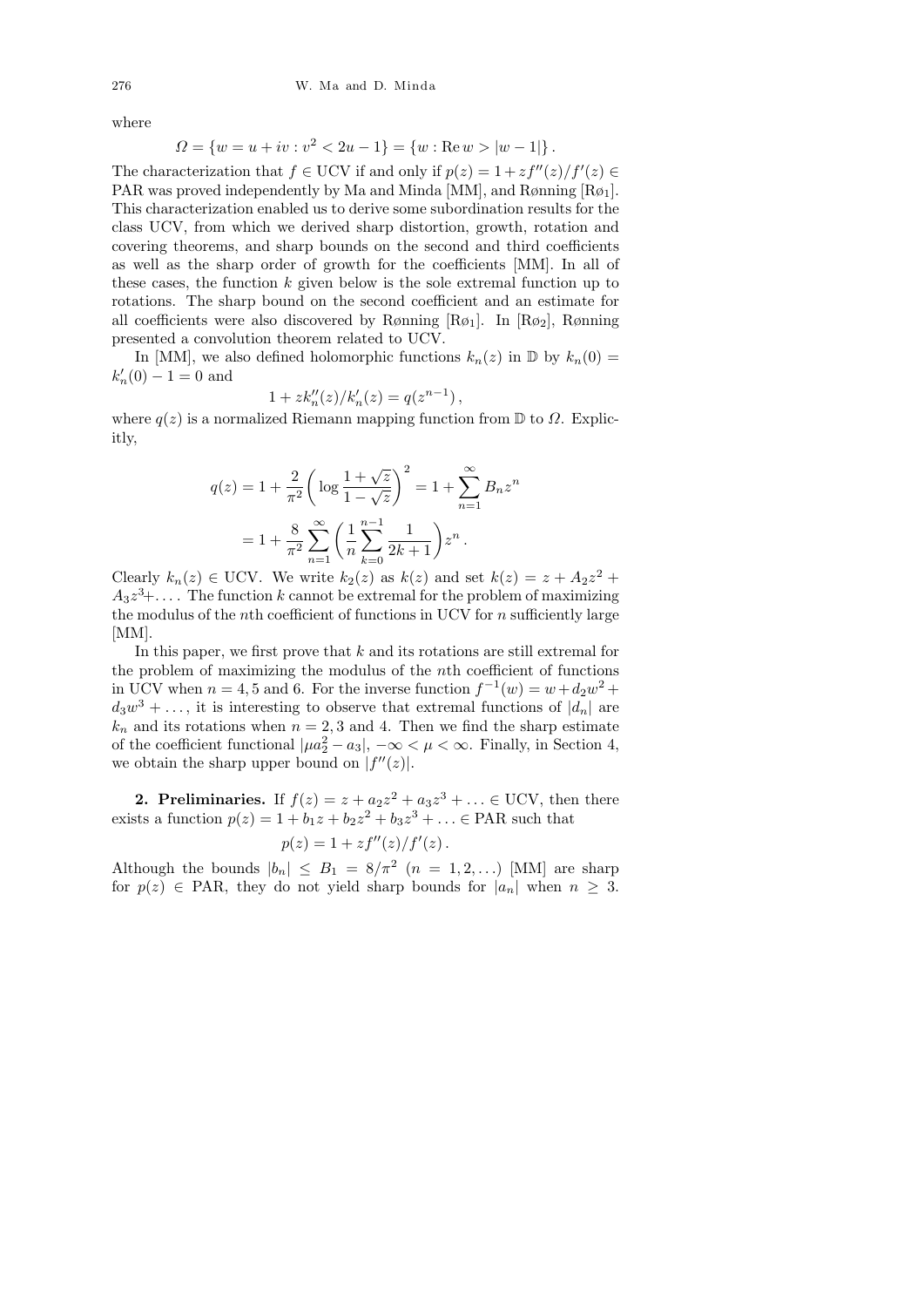Here our idea is to obtain bounds on  $|a_n|$  by first expressing  $a_n$  in terms of coefficients of a function in the class P and then using coefficient bounds for functions in P. In this section, we derive the expressions needed and prove some coefficient inequalities for functions in P.

The relationship between  $f(z) \in \text{UCV}$  and  $p(z) \in \text{PAR}$  implies that

 $2a_2 = b_1$ ,  $6a_3 = b_2 + b_1^2,$ 

(1) 
$$
n(n-1)a_n = \sum_{k=1}^{n-1} ka_k b_{n-k}.
$$

Furthermore, we have

(2)

 $12a_4 = b_3 + \frac{3}{2}$  $\frac{3}{2}b_2b_1+\frac{1}{2}$  $\frac{1}{2}b_1^3$ ,  $20a_5 = b_4 + \frac{4}{3}$  $\frac{4}{3}b_3b_1+\frac{1}{2}$  $\frac{1}{2}b_2^2 + b_2b_1^2 + \frac{1}{6}$  $\frac{1}{6}b_1^4$ ,

 $30a_6 = b_5 + \frac{5}{4}$  $\frac{5}{4}b_4b_1+\frac{5}{6}$  $\frac{5}{6}b_3b_2+\frac{5}{6}$  $\frac{5}{6}b_3b_1^2 + \frac{5}{8}$  $\frac{5}{8}b_2^2b_1+\frac{5}{12}b_2b_1^3+\frac{1}{24}b_1^5$ .

Since  $q(z)$  is univalent in  $\mathbb{D}$  and  $p \prec q$ , the function

$$
p_1(z) = \frac{1 + q^{-1}(p(z))}{1 - q^{-1}(p(z))} = 1 + c_1 z + c_2 z^2 + c_3 z^3 + \dots
$$

is holomorphic and has positive real part in  $\mathbb{D}$ , that is,  $p_1 \in \mathbb{P}$ . Equivalently,

$$
p(z) = q\bigg(\frac{p_1(z) - 1}{p_1(z) + 1}\bigg).
$$

From the power series expansion of  $q$ ,

$$
q(z) = 1 + \frac{8}{\pi^2}z + \frac{16}{3\pi^2}z^2 + \frac{184}{45\pi^2}z^3 + \frac{352}{105\pi^2}z^4 + \frac{4504}{1575\pi^2}z^5 + \dots,
$$

we can express  $b_n$  in terms of  $c_n$  by direct calculation. Precisely,

(3)  
\n
$$
b_1 = \frac{4}{\pi^2} c_1 ,
$$
\n
$$
b_2 = \frac{1}{\pi^2} (4c_2 - \frac{2}{3}c_1^2) ,
$$
\n
$$
b_3 = \frac{1}{\pi^2} (4c_3 - \frac{4}{3}c_1c_2 + \frac{8}{45}c_1^3) ,
$$
\n
$$
b_4 = \frac{1}{\pi^2} (4c_4 - \frac{4}{3}c_1c_3 - \frac{2}{3}c_2^2 + \frac{8}{15}c_1^2c_2 - \frac{2}{35}c_1^4) ,
$$
\n
$$
b_5 = \frac{1}{\pi^2} (4c_5 - \frac{4}{3}c_1c_4 - \frac{4}{3}c_2c_3 + \frac{8}{15}c_1^2c_3 + \frac{8}{15}c_1c_2^2 - \frac{8}{35}c_1^3c_2 + \frac{32}{1575}c_1^5) .
$$

The equalities in (2) and (3) then yield that

(4.1) 
$$
2a_2 = \frac{4}{\pi^2}c_1,
$$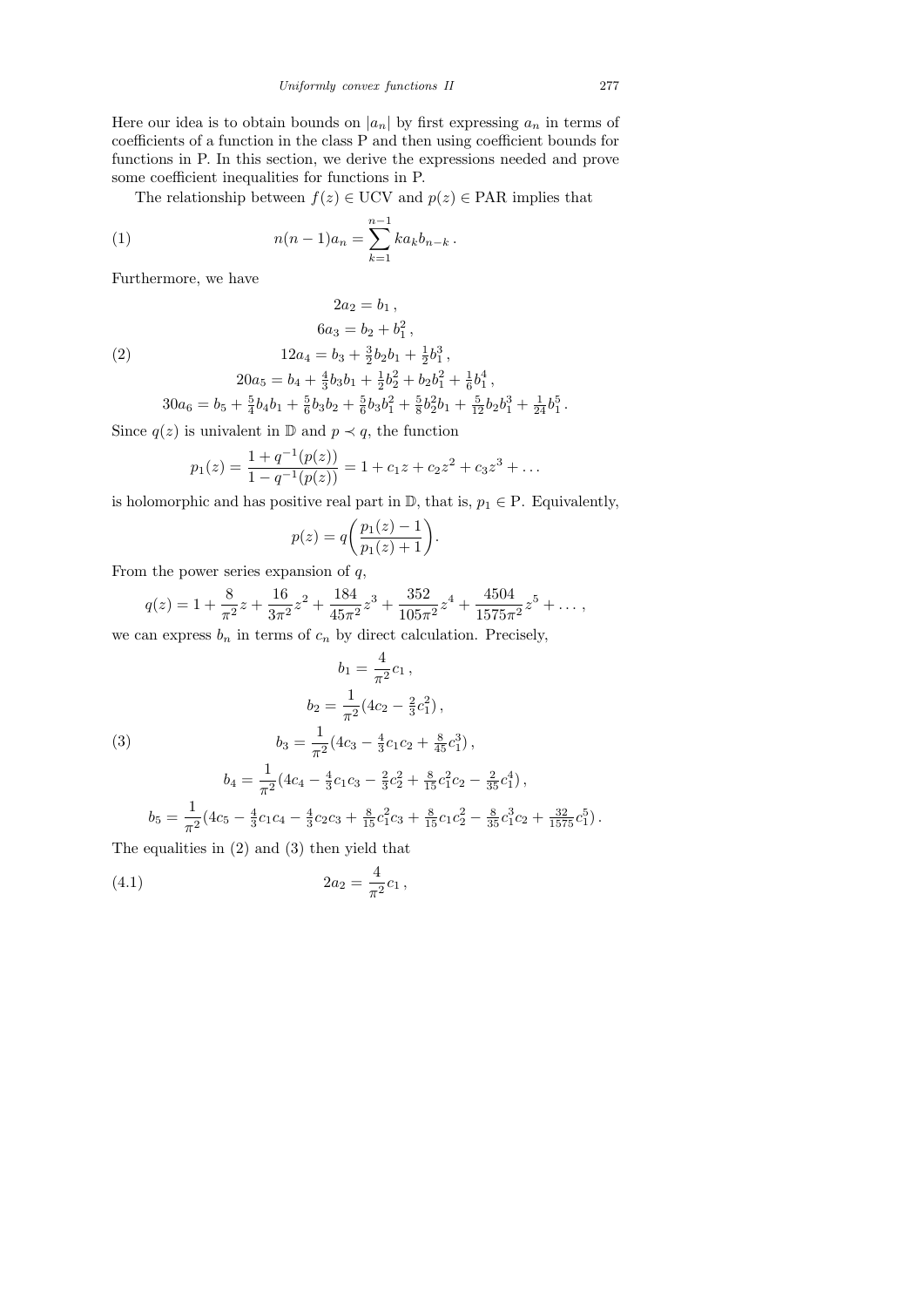278 W. Ma and D. Minda

(4.2) 
$$
6a_3 = \frac{4}{\pi^2}c_2 + \frac{2}{3\pi^2} \left(\frac{24}{\pi^2} - 1\right) c_1^2,
$$

$$
(4.3) \quad 12a_4 = \frac{4}{\pi^2}c_3 + \frac{4}{3\pi^2} \left(\frac{18}{\pi^2} - 1\right) c_2 c_1 + \frac{8}{45\pi^2} \left(1 - \frac{45}{2\pi^2} + \frac{180}{\pi^4}\right) c_1^3,
$$

$$
(4.4) \quad 20a_5 = \frac{4}{\pi^2}c_4 + \frac{4}{3\pi^2} \left(\frac{16}{\pi^2} - 1\right) c_3c_1 + \frac{2}{\pi^2} \left(\frac{4}{\pi^2} - \frac{1}{3}\right) c_2^2 + \frac{8}{\pi^2} \left(\frac{1}{15} - \frac{11}{9\pi^2} + \frac{8}{\pi^4}\right) c_2c_1^2 + \frac{2}{\pi^2} \left(-\frac{1}{35} + \frac{79}{135\pi^2} - \frac{16}{3\pi^4} + \frac{64}{3\pi^6}\right) c_1^4,
$$
  

$$
(4.5) \quad 30a_6 = \frac{4}{\pi^2}c_5 + \frac{4}{\pi^2} \left(\frac{5}{\pi^2} - \frac{1}{3}\right) c_4c_1 + \frac{4}{3\pi^2} \left(\frac{10}{\pi^2} - 1\right) c_3c_2 + \frac{4}{3\pi^2} \left(\frac{2}{5} - \frac{20}{3\pi^2} + \frac{40}{\pi^4}\right) c_3c_1^2 + \frac{2}{\pi^2} \left(\frac{4}{15} - \frac{35}{9\pi^2} + \frac{20}{\pi^4}\right) c_2^2c_1 + \frac{4}{\pi^2} \left(-\frac{2}{35} + \frac{1}{\pi^2} - \frac{70}{9\pi^4} + \frac{80}{3\pi^6}\right) c_2c_1^3 + \frac{2}{3\pi^2} \left(\frac{16}{525} - \frac{109}{189\pi^2} + \frac{47}{9\pi^4} - \frac{80}{3\pi^6} + \frac{64}{\pi^8}\right) c_1^5.
$$

Hence coefficient estimates for the class UCV become non-linear coefficient problems for the class P. Note that if  $p_1(z) = (1 + z)/(1 - z)$ , then  $p = q$ and  $f = k$ . Hence, if  $c_n = 2$  for all n, then  $b_n = B_n$  and  $a_n = A_n$ . We list the explicit expressions for  $A_n$  when  $n = 2, 3, 4, 5$  and 6:

$$
A_2 = \frac{4}{\pi^2}, \quad A_3 = \frac{8}{9\pi^2} + \frac{32}{3\pi^4}, \quad A_4 = \frac{46}{135\pi^2} + \frac{16}{3\pi^4} + \frac{64}{3\pi^6},
$$

$$
A_5 = \frac{88}{525\pi^2} + \frac{1952}{675\pi^4} + \frac{256}{15\pi^6} + \frac{512}{15\pi^8},
$$

$$
A_6 = \frac{2252}{23625\pi^2} + \frac{14656}{8505\pi^4} + \frac{4864}{405\pi^6} + \frac{1024}{27\pi^8} + \frac{2048}{45\pi^{10}}.
$$

Now we recall some coefficient bounds for  $p_1(z) = 1 + c_1z + c_2z^2 + c_3z^3$  $+ \ldots \in P$ . It is well known that  $|c_n| \leq 2$   $(n = 1, 2, \ldots)$ . Livingston [L] proved that  $|c_nc_m - c_{n+m}| \leq 2$  for  $n, m = 1, 2, \ldots$ . We can also obtain the following lemma.

LEMMA 1. If 
$$
p_1(z) = 1 + c_1 z + c_2 z^2 + c_3 z^3 + \ldots \in P
$$
, then

(5) 
$$
|c_{2n} - \frac{1}{2}c_n^2| \leq 2 - \frac{1}{2}|c_n|^2,
$$

(6) 
$$
|\mu c_n^2 c_{2n} - c_n^4| \le 8(\mu - 2) \quad (\mu \ge 4)
$$

and

(7) 
$$
|\mu c_n c_{2n} - c_n^3| \le 4(\mu - 2) \quad (\mu \ge 6).
$$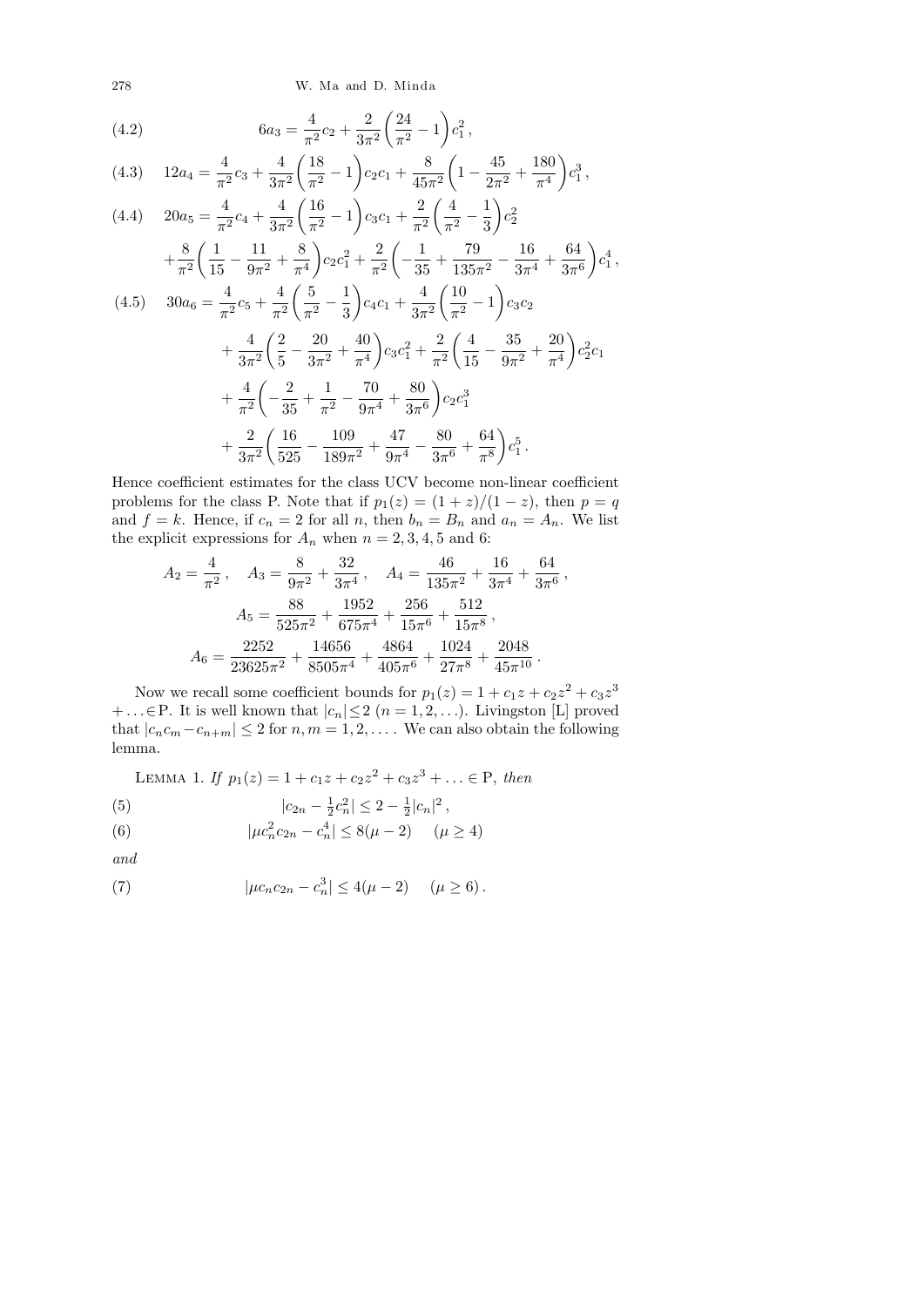P r o o f. For  $p_1(z) = 1 + c_1 z + c_2 z^2 + c_3 z^3 + \ldots \in P$ , we define

$$
h(z) = \frac{1}{n} \sum_{k=1}^{n} p_1(e^{-i2k\pi/n}z).
$$

Then  $h(z) = 1 + c_n z^n + c_{2n} z^{2n} + c_{3n} z^{3n} + ... \in P$ , so that the function  $h_1(z) = 1 + c_n z + c_{2n} z^2 + c_{3n} z^3 + \ldots \in P$ . Hence it is enough to show the desired inequalities for  $n = 1$ .

Consider

$$
w(z) = \frac{p_1(z) - 1}{p_1(z) + 1} = \frac{1}{2}c_1z + \frac{1}{2}(c_2 - \frac{1}{2}c_1^2)z^2 + \dots,
$$

which is holomorphic in  $\mathbb D$  with  $w(0) = 0$  and  $|w(z)| < 1$ . As  $|w''(0)/2| \leq$  $1 - |w'(0)|^2$  [A, p. 136], we have

$$
|c_2 - \frac{1}{2}c_1^2| \leq 2 - \frac{1}{2}|c_1|^2.
$$

If  $\mu \geq 2$ , then

$$
|\mu c_1^2 c_2 - c_1^4| = |c_1|^2 |\mu (c_2 - \frac{1}{2}c_1^2) + (\frac{1}{2}\mu - 1)c_1^2|
$$
  
\n
$$
\leq |c_1|^2 \{ \mu (2 - \frac{1}{2}|c_1|^2) + (\frac{1}{2}\mu - 1)|c_1|^2 \} = |c_1|^2 (2\mu - |c_1|^2).
$$

As  $0 \leq |c_1| \leq 2$  and the right-hand side of the above inequality is an increasing function of  $|c_1|$  for  $\mu \geq 4$ , we have inequality (6) when  $n = 1$ .

If  $\mu \geq 2$ , then

$$
|\mu c_1 c_2 - c_1^3| = |c_1||\mu(c_2 - \frac{1}{2}c_1^2) + (\frac{1}{2}\mu - 1)c_1^2|
$$
  
\n
$$
\leq |c_1|\{\mu(2 - \frac{1}{2}|c_1|^2) + (\frac{1}{2}\mu - 1)|c_1|^2\} = |c_1|(2\mu - |c_1|^2).
$$

Again the right-hand side of this inequality is an increasing function of  $|c_1|$ for  $0 \leq |c_1| \leq 2$  and  $\mu \geq 6$ . This completes the proof of Lemma 1.

3. Coefficient bounds. Now we are ready to prove coefficient bounds for functions in UCV.

THEOREM 1. Let  $f(z) = z + a_2 z^2 + a_3 z^3 + ... \in \text{UCV}$ . Then  $|a_n| \leq A_n$  $(n = 4, 5, 6)$ . Equality holds if and only if  $f(z)$  is  $k(z)$  or one of its rotations.

P r o o f. When  $n = 4$ , we see that the coefficients in the expression of  $a_4$ in (4.3) are all positive. So we get  $|a_4| \le A_4$  from  $|c_k| \le 2$   $(k = 1, 2, 3)$ .

When  $n = 5$ , from  $(4.4)$  we have

$$
20a_5 = \frac{4}{\pi^2}c_4 + \frac{4}{3\pi^2} \left(\frac{16}{\pi^2} - 1\right) c_3c_1 + \frac{2}{\pi^2} \left(\frac{4}{\pi^2} - \frac{1}{3}\right) c_2^2 + \frac{16}{3\pi^2} \left(\frac{2}{35} - \frac{43}{45\pi^2} + \frac{4}{\pi^4} + \frac{32}{\pi^6}\right) c_2 c_1^2 + \frac{2}{\pi^2} \left(\frac{1}{35} - \frac{79}{135\pi^2} + \frac{16}{3\pi^4} - \frac{64}{3\pi^6}\right) (4c_1^2c_2 - c_1^4).
$$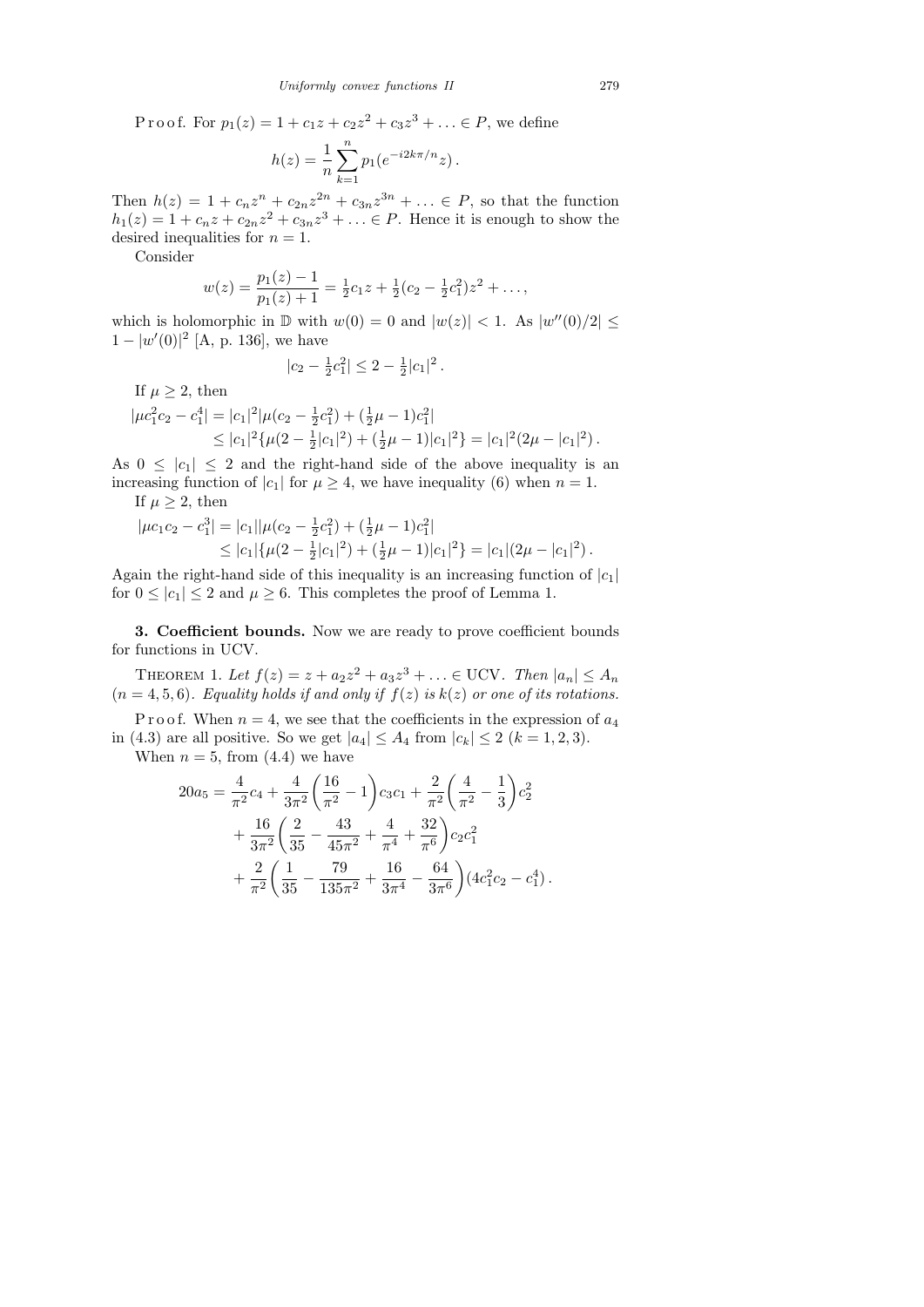In this expression, all coefficients are positive. By using (6) of Lemma 1 for  $n = 1, \mu = 4$  and  $|c_k| \le 2$   $(k = 1, 2, 3, 4)$ , we see that the upper bound of  $|a_5|$  is given if we replace all  $c_k$  by 2. That is, we have  $|a_5| \leq A_5$ .

When  $n = 6$ , we rearrange the expression for  $a_6$  given in (4.5) as follows:

$$
30a_6 = \frac{4}{\pi^2}c_5 + \frac{4}{\pi^2} \left(\frac{5}{\pi^2} - \frac{1}{3}\right)c_4c_1 + \frac{4}{3\pi^2} \left(\frac{10}{\pi^2} - 1\right)c_3c_2 + \frac{2}{3\pi^2} \left(\frac{16}{525} - \frac{109}{189\pi^2} + \frac{47}{9\pi^4} - \frac{80}{3\pi^6} + \frac{64}{\pi^8}\right)(c_3 - 2c_2c_1 + c_1^3)c_1^2 + \frac{2}{3\pi^2} \left(\frac{404}{525} - \frac{2411}{189\pi^2} + \frac{673}{9\pi^4} + \frac{80}{3\pi^6} - \frac{64}{\pi^8}\right)c_3c_1^2 + \frac{4}{3\pi^2} \left(\frac{74}{525} - \frac{458}{189\pi^2} + \frac{163}{9\pi^4} - \frac{160}{3\pi^6} - \frac{64}{\pi^8}\right)(6c_2c_1 - c_1^3)c_2 + \frac{2}{\pi^2} \left(-\frac{52}{175} + \frac{1097}{189\pi^2} - \frac{472}{9\pi^4} + \frac{640}{3\pi^6} + \frac{256}{\pi^8}\right)c_2^2c_1.
$$

Now, all coefficients in this expression are positive. This time we use (7) of Lemma 1 for  $n = 1$  and  $\mu = 6$ ,  $|c_3 - 2c_2c_1 + c_1^3| \le 2$  [LZ] and  $|c_k| \le 2$  $(k = 1, \ldots, 5)$  to derive that the upper bound of  $30|a_6|$  is achieved when we replace all  $c_k$  by 2. Thus we have  $|a_6| \leq A_6$ .

In each case, we have used the inequality  $|c_1| \leq 2$  in our proof. Hence equality holds only if  $p_1(z) = (1 + z)/(1 - z)$  or one of its rotations, which implies that  $f = k$  or one of its rotations. On the other hand, it is clear that inequalities become equalities for  $k$  and its rotations. This completes the proof of Theorem 1.

Next we discuss the coefficient functional  $| \mu a_2^2 - a_3 |$ . But first, we introduce the following functions in UCV. For  $0 \leq \lambda \leq 1$ , define  $h_{\lambda}$  and  $g_{\lambda}$  by  $h_{\lambda}(0) = h'_{\lambda}(0) - 1 = g_{\lambda}(0) = g'_{\lambda}(0) - 1 = 0,$ 

$$
1 + \frac{zh_{\lambda}''(z)}{h_{\lambda}'(z)} = q\left(\frac{z(z+\lambda)}{1+\lambda z}\right), \quad 1 + \frac{zg_{\lambda}''(z)}{g_{\lambda}'(z)} = q\left(-\frac{z(z+\lambda)}{1+\lambda z}\right).
$$

Then it is clear that both  $h_{\lambda}$  and  $g_{\lambda}$  belong to UCV. Also notice that  $h_1 = k$ ,  $h_0 = k_3$ ,  $g_1(z) = -k(-z)$  and  $g_0(z) = -k_3(-z)$ .

THEOREM 2. Let  $f(z) = z + a_2 z^2 + a_3 z^3 + ... \in \text{UCV}$ . Then

$$
|\mu a_2^2 - a_3| \le \begin{cases} \frac{8}{3\pi^2} \left( \frac{6}{\pi^2} \mu - \frac{4}{\pi^2} - \frac{1}{3} \right) & \text{if } \frac{2}{3} + \frac{5\pi^2}{36} \le \mu, \\ \frac{4}{3\pi^2} & \text{if } \frac{2}{3} - \frac{\pi^2}{36} \le \mu \le \frac{2}{3} + \frac{5\pi^2}{36}, \\ \frac{8}{3\pi^2} \left( -\frac{6}{\pi^2} \mu + \frac{4}{\pi^2} + \frac{1}{3} \right) & \text{if } \mu \le \frac{2}{3} - \frac{\pi^2}{36}. \end{cases}
$$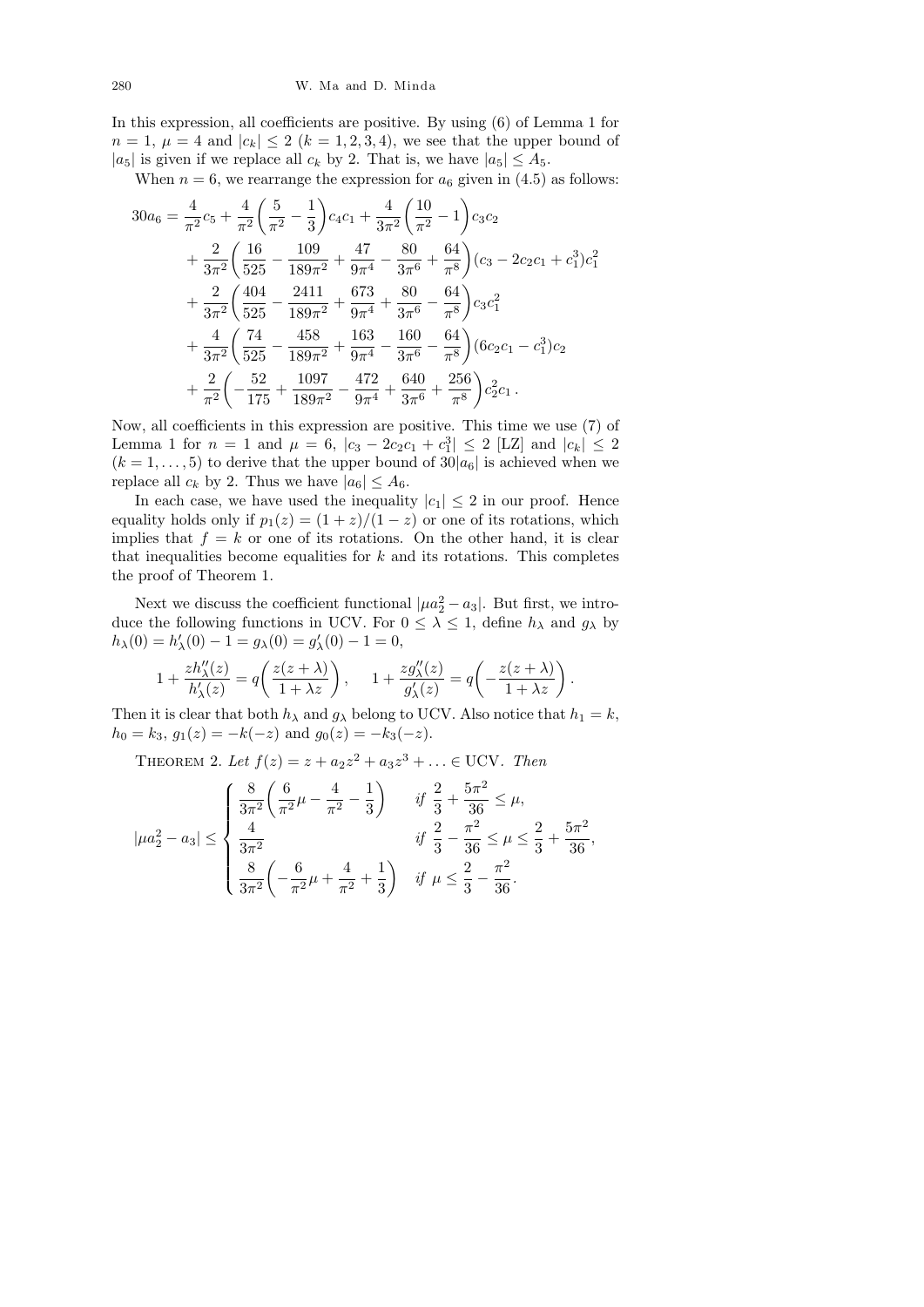Equality holds if and only if f is k or one of its rotations when  $\mu < 2/3$  –  $\pi^2/36$  or  $2/3 + 5\pi^2/36 < \mu$ . For  $2/3 - \pi^2/36 < \mu < 2/3 + 5\pi^2/36$ , equality holds if and only if f is equal to  $k_3$  or one of its rotations. If  $\mu = 2/3$  –  $\pi^2/36$ , then equality holds if and only if f is  $h_\lambda$  or one of its rotations. Finally, equality holds if and only if f is  $g_{\lambda}$  or one of its rotations when  $\mu = 2/3 + 5\pi^2/36.$ 

Remark. When  $2/3 - \pi^2/36 < \mu < 2/3 + 5\pi^2/36$ , the above inequality can be improved as follows:

$$
|\mu a_2^2 - a_3| + \frac{1}{12} \left(\frac{\pi^2}{3} + 12\mu - 8\right) |a_2|^2 \le \frac{4}{3\pi^2} \quad \text{if } \frac{2}{3} - \frac{\pi^2}{36} < \mu \le \frac{2}{3} + \frac{\pi^2}{18}
$$

and

$$
|\mu a_2^2 - a_3| + \frac{1}{12} \left( \frac{5\pi^2}{3} - 12\mu + 8 \right) |a_2|^2 \le \frac{4}{3\pi^2} \quad \text{if } \frac{2}{3} + \frac{\pi^2}{18} \le \mu < \frac{2}{3} + \frac{5\pi^2}{36} \, .
$$

In particular, by setting  $\mu = 1$ , we get

$$
|a_2^2 - a_3| + \left(\frac{1}{3} + \frac{\pi^2}{36}\right)|a_2|^2 \le \frac{4}{3\pi^2}.
$$

This clearly improves  $|a_2^2 - a_3| + \frac{1}{3}$  $\frac{1}{3}|a_2|^2 \leq \frac{1}{3}$  $\frac{1}{3}$ , which was established for normalized convex functions (see [T]).

Proof of Theorem 2. From  $(4.1)$  and  $(4.2)$  we obtain

$$
\mu a_2^2 - a_3 = \frac{1}{3\pi^2} \left( \left( \frac{12}{\pi^2} \mu - \frac{8}{\pi^2} + \frac{1}{3} \right) c_1^2 - 2c_2 \right).
$$

If  $\mu \geq 2/3 + 5\pi^2/36$ , then  $12\mu/\pi^2 - 8/\pi^2 - 5/3 \geq 0$  and

$$
|\mu a_2^2 - a_3| = \frac{1}{3\pi^2} \left| \left( \frac{12}{\pi^2} \mu - \frac{8}{\pi^2} - \frac{5}{3} \right) c_1^2 + 2(c_1^2 - c_2) \right|
$$
  
 
$$
\leq \frac{1}{3\pi^2} \left( 4 \left( \frac{12}{\pi^2} \mu - \frac{8}{\pi^2} - \frac{5}{3} \right) + 4 \right) = \frac{8}{3\pi^2} \left( \frac{6}{\pi^2} \mu - \frac{4}{\pi^2} - \frac{1}{3} \right).
$$

Here we have used  $|c_1^2 - c_2| \leq 2$  and  $|c_1| \leq 2$ .

If  $\mu \leq 2/3 - \pi^2/36$ , then  $-12\mu/\pi^2 + 8/\pi^2 - 1/3 \geq 0$  and  $|c_1| \leq 2$ ,  $|c_2| \leq 2$ imply that

$$
|\mu a_2^2 - a_3| = \frac{1}{3\pi^2} \left| \left( -\frac{12}{\pi^2} \mu + \frac{8}{\pi^2} - \frac{1}{3} \right) c_1^2 + 2c_2 \right|
$$
  
 
$$
\leq \frac{8}{3\pi^2} \left( -\frac{6}{\pi^2} \mu + \frac{4}{\pi^2} + \frac{1}{3} \right).
$$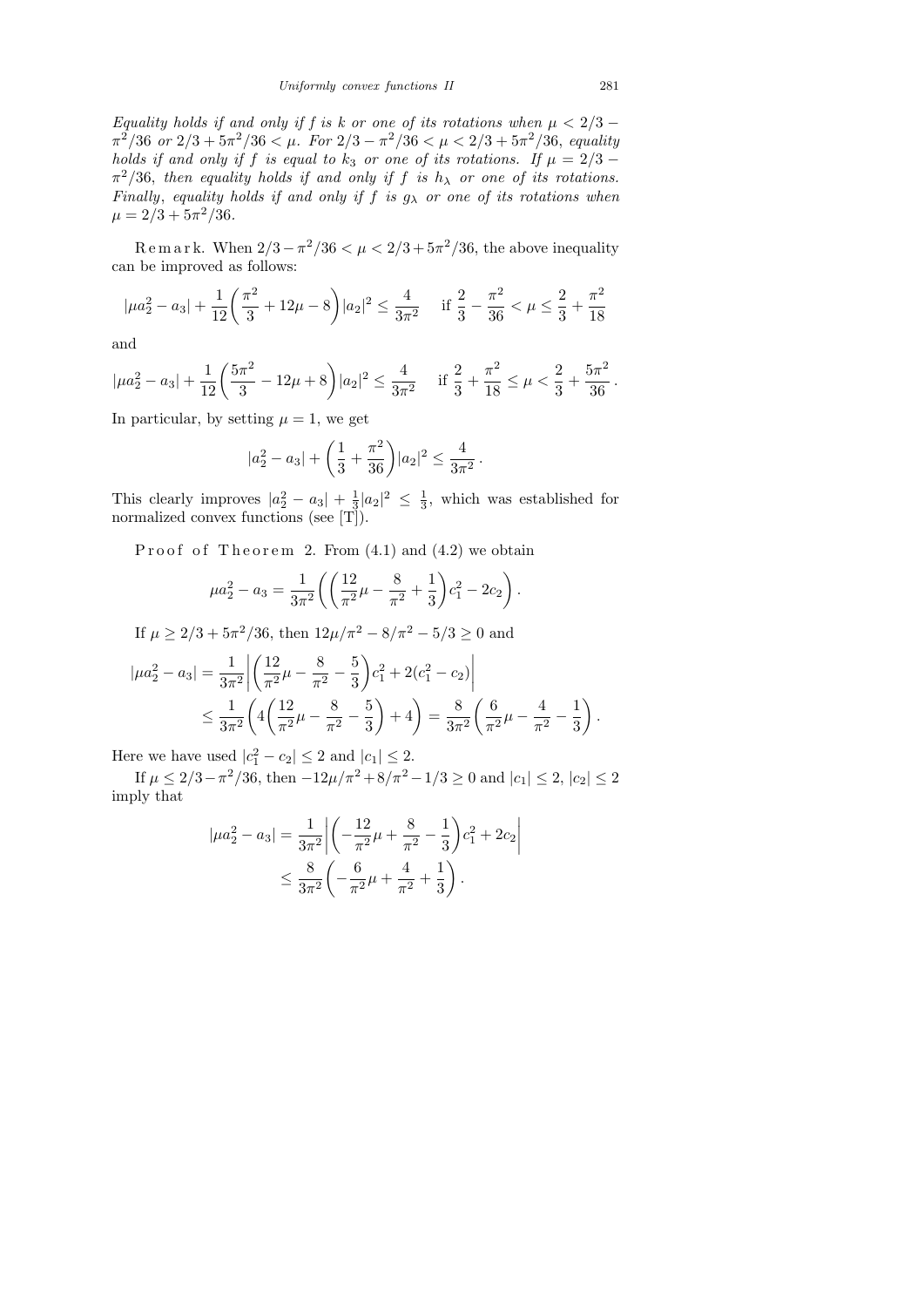Now we assume  $2/3 - \pi^2/36 \le \mu \le 2/3 + \pi^2/18$ , then  $-12\mu/\pi^2 + 8/\pi^2 +$  $2/3 \geq 0$ . By using (5) of Lemma 1 for  $n = 1$ , we have

$$
|\mu a_2^2 - a_3| + \frac{1}{12} \left( \frac{\pi^2}{3} + 12\mu - 8 \right) |a_2|^2
$$
  
=  $\frac{1}{3\pi^2} \left\{ \left| 2 \left( c_2 - \frac{1}{2} c_1^2 \right) + \left( -\frac{12}{\pi^2} \mu + \frac{8}{\pi^2} + \frac{2}{3} \right) c_1^2 \right|$   
+  $\left( \frac{12}{\pi^2} \mu - \frac{8}{\pi^2} + \frac{1}{3} \right) |c_1|^2 \right\}$   
 $\leq \frac{1}{3\pi^2} \left\{ 4 - |c_1|^2 + \left( -\frac{12}{\pi^2} \mu + \frac{8}{\pi^2} + \frac{2}{3} \right) |c_1|^2 + \left( \frac{12}{\pi^2} \mu - \frac{8}{\pi^2} + \frac{1}{3} \right) |c_1|^2 \right\}$   
=  $\frac{4}{3\pi^2}$ .

This is the stronger result in the remark above.

Finally, we consider the case when  $2/3 + \pi^2/18 \leq \mu \leq 2/3 + 5\pi^2/36$ . Note that in this case  $12\mu/\pi^2 - 8/\pi^2 - 2/3 \geq 0$ . Once again we use (5) for  $n = 1$  to get

$$
|\mu a_2^2 - a_3| + \frac{1}{12} \left( \frac{5\pi^2}{3} - 12\mu + 8 \right) |a_2|^2
$$
  
=  $\frac{1}{3\pi^2} \left\{ \left| 2 \left( c_2 - \frac{1}{2} c_1^2 \right) - \left( \frac{12}{\pi^2} \mu - \frac{8}{\pi^2} - \frac{2}{3} \right) c_1^2 \right|$   
+  $\left( -\frac{12}{\pi^2} \mu + \frac{8}{\pi^2} + \frac{5}{3} \right) |c_1|^2 \right\}$   
 $\leq \frac{1}{3\pi^2} \left\{ 4 - |c_1|^2 + \left( \frac{12}{\pi^2} \mu - \frac{8}{\pi^2} - \frac{2}{3} \right) |c_1|^2 + \left( -\frac{12}{\pi^2} \mu + \frac{8}{\pi^2} + \frac{5}{3} \right) |c_1|^2 \right\}$   
=  $\frac{4}{3\pi^2}$ .

It is the stronger result stated in the above remark.

From our proof, we see that when  $\mu < 2/3 - \pi^2/36$  or  $\mu > 2/3 + 5\pi^2/36$ , equality holds if and only if  $|c_1| = 2$ , equivalently, f is k or one of its rotations. For  $2/3 - \pi^2/36 < \mu < 2/3 + 5\pi^2/36$ , equality holds if and only if  $|c_2| = 2$  and  $|c_1| = 0$ , that is, f is equal to  $k_3$  or one of its rotations.

If  $\mu = 2/3 - \pi^2/36$ , then equality holds if and only if  $|c_2| = 2$ , or up to rotation [P, p. 41],

$$
p_1(z) = \frac{1 + \lambda}{2} \frac{1 + z}{1 - z} + \frac{1 - \lambda}{2} \frac{1 - z}{1 + z}, \quad 0 \le \lambda \le 1.
$$

So f is  $h_{\lambda}$  or one of its rotations.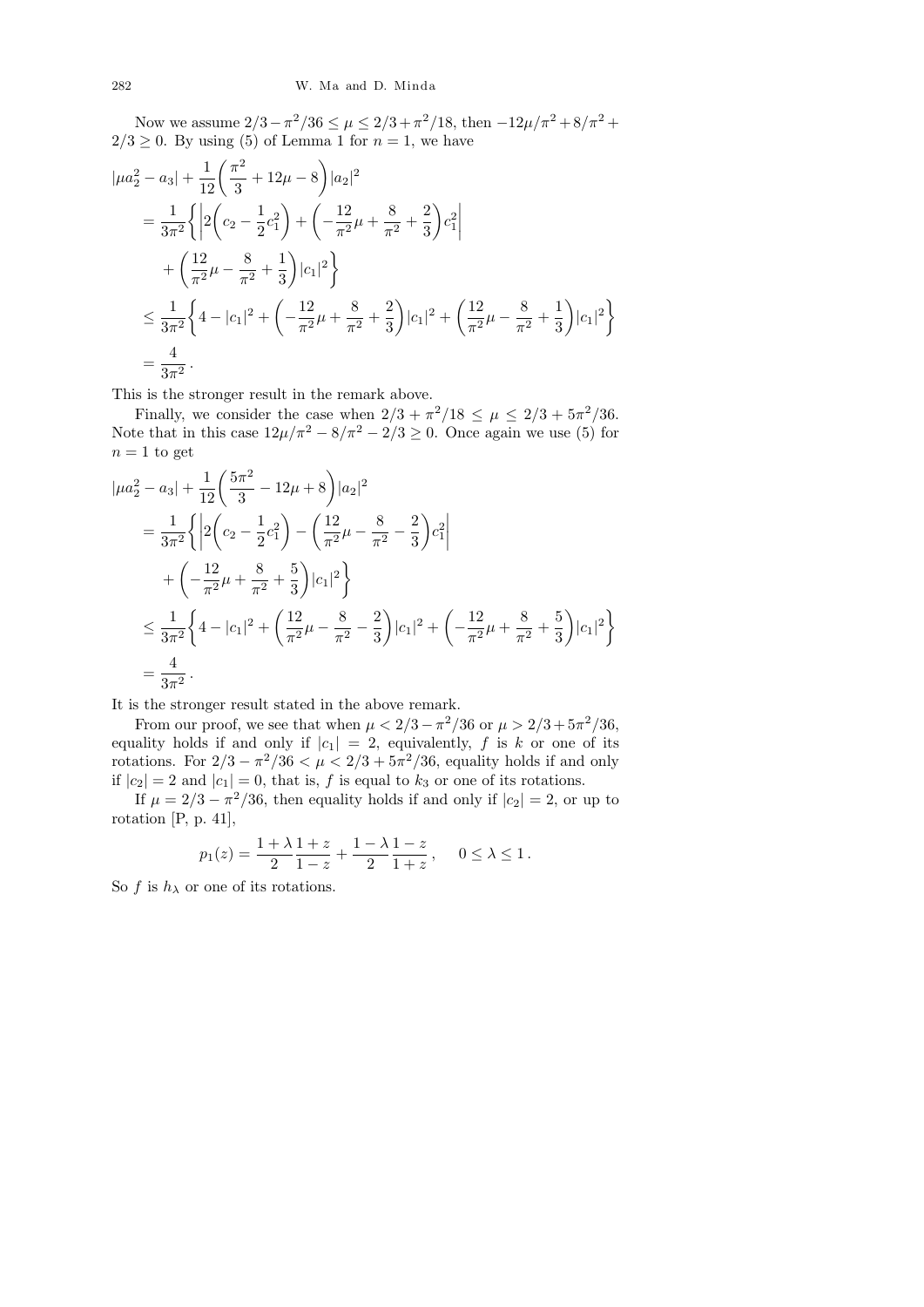Finally, when  $\mu = 2/3 + 5\pi^2/36$ , equality holds if and only if  $|c_1^2 - c_2| = 2$ . Thus up to rotation,  $p_1$  is given by

$$
p_1(z)^{-1} = \frac{1+\lambda}{2}\frac{1+z}{1-z} + \frac{1-\lambda}{2}\frac{1-z}{1+z}, \quad 0 \le \lambda \le 1.
$$

This implies that f is  $g_{\lambda}$  or one of its rotations. This completes the proof of Theorem 2.

The known sharp bounds on  $|a_2|$  and  $|a_3|$  can easily be obtained from Theorem 2.

To discuss coefficient bounds for the inverses of functions in UCV, we first observe that for the inverse function  $K_n(w)$  of  $k_n(z)$ ,

$$
K_n(w) = w - \frac{8}{(n-1)n\pi^2}w^n + \dots
$$

Hence for  $f \in \text{UCV}$  with  $F(w) = f^{-1}(w) = w + d_2w^2 + d_3w^3 + \dots$ ,

$$
\max\{|d_n|: f \in \mathrm{UCV}\} \ge \frac{8}{(n-1)n\pi^2}.
$$

For  $n = 2, 3, 4$ , we can prove that equality holds. Note that the series expansion for  $f^{-1}(w)$  converges when  $|w| < \varrho_f$ , where  $0 < -k(-1) \le \varrho_f$  [MM] depends on  $f$ .

THEOREM 3. Let  $f \in \text{UCV}$  and  $F(w) = f^{-1}(w) = w + d_2w^2 + d_3w^3 + \dots$ Then

$$
|d_n| \le \frac{8}{(n-1)n\pi^2}
$$
  $(n = 2, 3, 4).$ 

Equality holds if and only if f is equal to  $k_n$  or one of its rotations.

P r o o f. As  $F(f(z)) = z$ , we have

$$
d_2 = -a_2
$$
,  $d_3 = 2a_2^2 - a_3$ ,  $d_4 = -a_4 + 5a_3a_2 - 5a_2^3$ .

By using  $(4.1)$ – $(4.3)$ , we can express  $d_n$  in terms of  $c_n$  as follows:

$$
d_2 = -\frac{2}{\pi^2}c_1
$$
,  $d_3 = \frac{1}{3\pi^2} \left( \left( \frac{16}{\pi^2} + \frac{1}{3} \right) c_1^2 - 2c_2 \right)$ 

and

$$
d_4 = -\frac{1}{3\pi^2} \left( c_3 - \left( \frac{1}{3} + \frac{14}{\pi^2} \right) c_2 c_1 + \left( \frac{2}{45} + \frac{7}{3\pi^2} + \frac{48}{\pi^4} \right) c_1^3 \right).
$$

Now it is clear that  $|d_2| \leq 4/\pi^2$ . Equality holds if and only if  $|c_1| = 2$ , that is,  $f$  is  $k$  or one of its rotations.

Also,

$$
|d_3| = \frac{1}{3\pi^2} \left| \left( \frac{16}{\pi^2} + \frac{1}{3} \right) (c_2 - c_1^2) + \left( \frac{5}{3} - \frac{16}{\pi^2} \right) c_2 \right| \le \frac{4}{3\pi^2}.
$$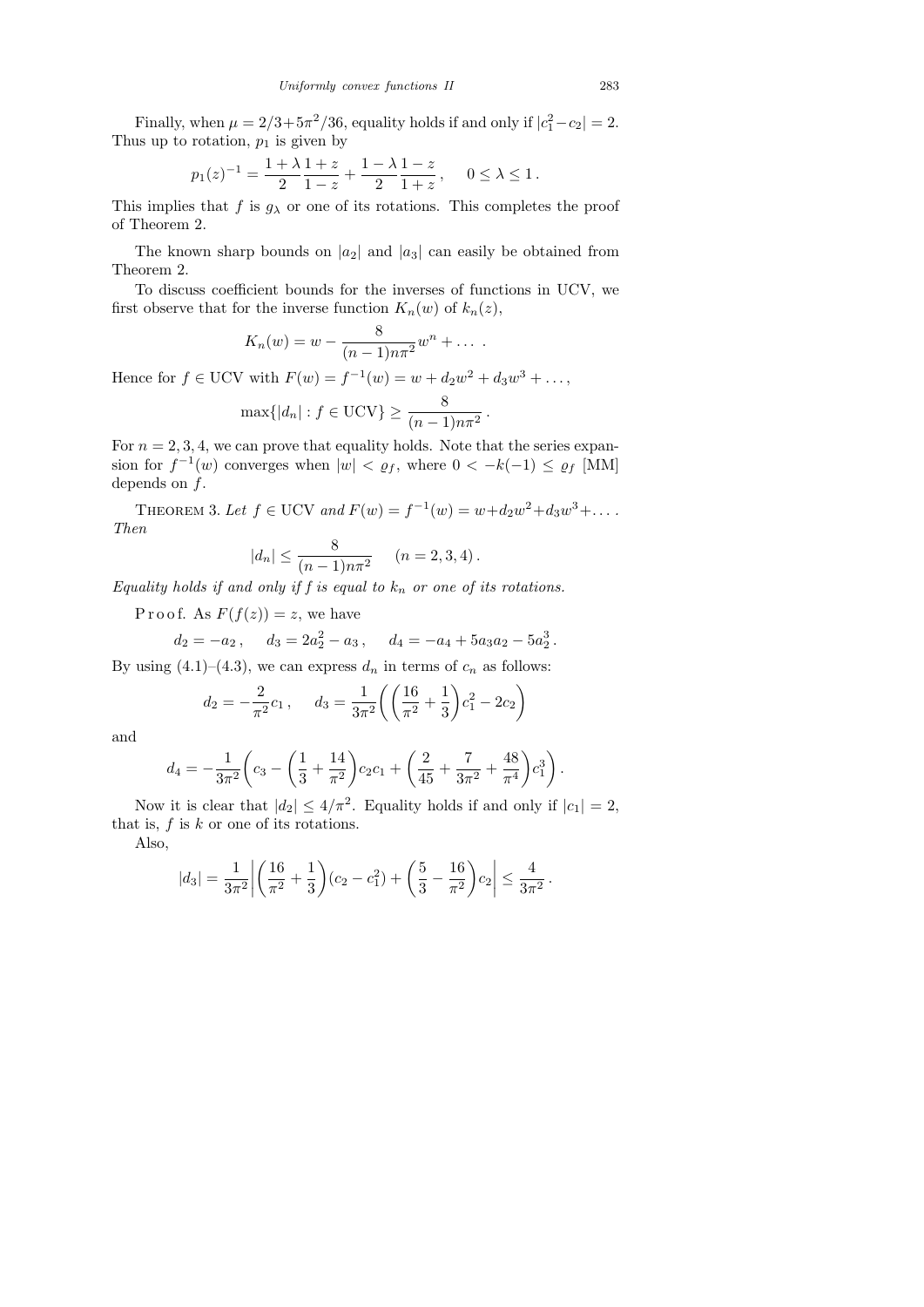Here we have used  $|c_2 - c_1^2| \leq 2$  and  $|c_2| \leq 2$ . Equality holds if and only if  $|c_2| = 2$  and  $|c_1| = 0$ , or equivalently, f is  $k_3$  or one of its rotations.

By using 
$$
|c_3 - 2c_2c_1 + c_1^3| \le 2
$$
 [LZ],  $|c_3 - c_2c_1| \le 2$  and  $|c_3| \le 2$ , we get

$$
|d_4| = \frac{1}{3\pi^2} \left| \left( \frac{2}{45} + \frac{7}{3\pi^2} + \frac{48}{\pi^4} \right) (c_3 - 2c_2c_1 + c_1^3) + \left( \frac{11}{45} + \frac{28}{3\pi^2} - \frac{96}{\pi^4} \right) (c_3 - c_2c_1) + \left( \frac{32}{45} - \frac{35}{3\pi^2} + \frac{48}{\pi^4} \right) c_3 \right| \le \frac{2}{3\pi^2}.
$$

In this case, the inequality becomes equality if and only if  $|c_3| = 2$  and  $|c_2| = |c_1| = 0$ , which is the same as saying f is  $k_4$  or one of its rotations. The proof of Theorem 3 is now complete.

4. Upper bound on  $|f''(z)|$ . Finally in this section, we derive the sharp upper bound on  $|f''(z)|$  for functions in UCV.

THEOREM 4. Let  $f \in \text{UCV}$  and  $|z| = r < 1$ . Then

$$
|f''(z)| \leq k''(r).
$$

Equality holds for any  $z \in \mathbb{D}$  if and only if f is k or one of its rotations.

P r o o f. Let  $p(z) = 1 + zf''(z)/f'(z)$ . Then  $p \prec q$  implies that  $p-1 \prec q-1$ . As all coefficients of  $q - 1$  are positive, the subordination principle yields that for  $|z|=r$ ,

$$
|p(z)-1|\leq q(r)-1.
$$

This is the same as

$$
|f''(z)/f'(z)| \leq k''(r)/k'(r).
$$

From  $|f'(z)| \leq k'(r)$  [MM], we see that

$$
|f''(z)| \le k'(r)|f''(z)/f'(z)| \le k''(r).
$$

We also know that equality holds in  $|f'(z)| \leq k'(r)$  for some  $z \neq 0$  if and only if f is a rotation of k [MM]. Moreover, equality in Theorem 4 at  $z = 0$ is equivalent to  $|a_2| = A_2$ . Hence equality holds if and only if f is k or one of its rotations. This completes our proof.

## **References**

- [A] L. V. Ahlfors, *Complex Analysis*, 3rd ed., McGraw-Hill, New York, 1979.
- [G] A. W. Goodman, *On uniformly convex functions*, Ann. Polon. Math. 56 (1991), 87–92.
- [L] A. E. Livingston, *The coefficients of multivalent close-to-convex functions*, Proc. Amer. Math. Soc. 21 (1969), 545–552.
- [LZ] R. J. Libera and E. J. Złotkiewicz, *Early coefficients of the inverse of a regular convex function*, Proc. Amer. Math. Soc. 85 (1982), 225–230.